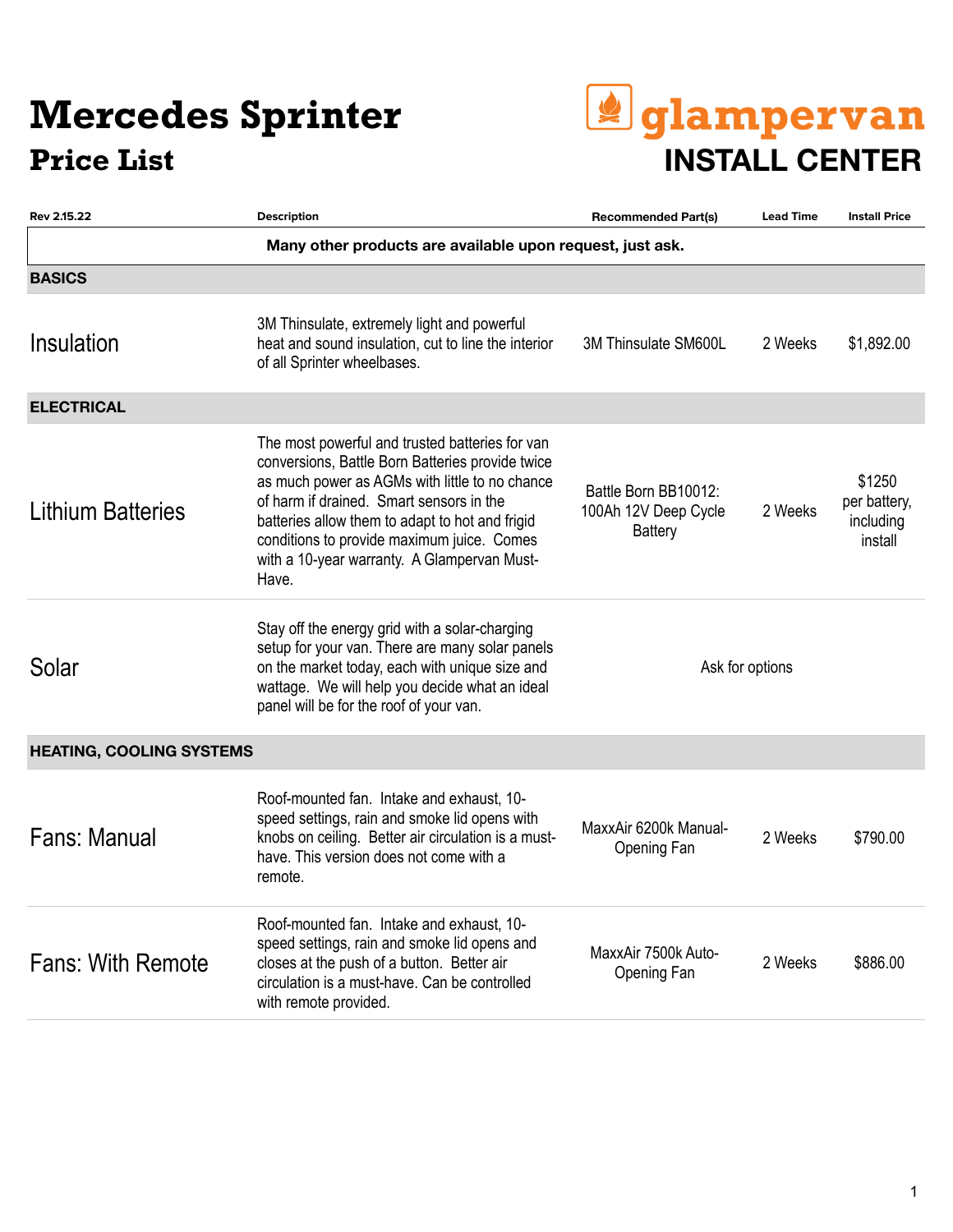### **Mercedes Sprinter Price List INSTALL CENTER**

# *<u>dglampervan</u>*

| Rev 2.15.22                         | <b>Description</b>                                                                                                                                                                          | <b>Recommended Part(s)</b>                                         | <b>Lead Time</b> | <b>Install Price</b>                       |
|-------------------------------------|---------------------------------------------------------------------------------------------------------------------------------------------------------------------------------------------|--------------------------------------------------------------------|------------------|--------------------------------------------|
| Space Heater: Diesel                | No more cold nights with the Webasto space<br>heater. Provides warmth while only sipping a<br>small amount of gas. Fits underneath front<br>passenger seat. Requires lift-time for install. | Webasto Air Top 2000<br>STCEberspacher Airtronic<br>S2-D2L 12v     | 3 Weeks          | \$4,950.00                                 |
| Space Heater: Gas                   | No more cold nights with the Webasto space<br>heater. Provides warmth while only sipping a<br>small amount of gas. Fits underneath front<br>passenger seat. Requires lift-time for install. | Webasto Air Top 2000<br><b>STC</b>                                 | 3 Weeks          | \$6,150.00                                 |
| <b>INTERIOR</b>                     |                                                                                                                                                                                             |                                                                    |                  |                                            |
| Seats: Pedestal Height<br>Adj.      | Whether you are unable reach the pedals or<br>your knees touch the steering wheel, lowering<br>the pedestal can provide you with a much more<br>comfortable driving experience.             | SPTK-VS30-<br>LowerBaseSwivel                                      | 1 Week           | \$1385.00<br>per seat                      |
| Seats: Swivel                       | Turning your front seats around allows for a<br>more open and usable living space.                                                                                                          | Scopema Front Seat<br><b>Swivel Adapter</b>                        | 1 Week           | \$1367.00<br>per seat                      |
| <b>Chilewich All-season</b><br>rugs | Made from multi-colored woven vinyl, Chilewich<br>rugs are as durable as they are stunning. Make<br>the floor-space yours with a stylish, dirt-trapping<br>carpet in your van.              | Chilewich Shag Skinny<br>Area Rug, avail in a<br>variety of colors | 6 Weeks          | \$100<br>per linear<br>foot (6 ft<br>wide) |
| <b>EXTERIOR</b>                     |                                                                                                                                                                                             |                                                                    |                  |                                            |
| Awning                              | Park in the sun, but relax in the shade. Durable<br>and weatherproof, Fiamma awnings are the best<br>choice for any climate. Mounted over<br>passenger-side sliding door.                   | Fiamma F80S                                                        | 3 Weeks          | \$3,624.00                                 |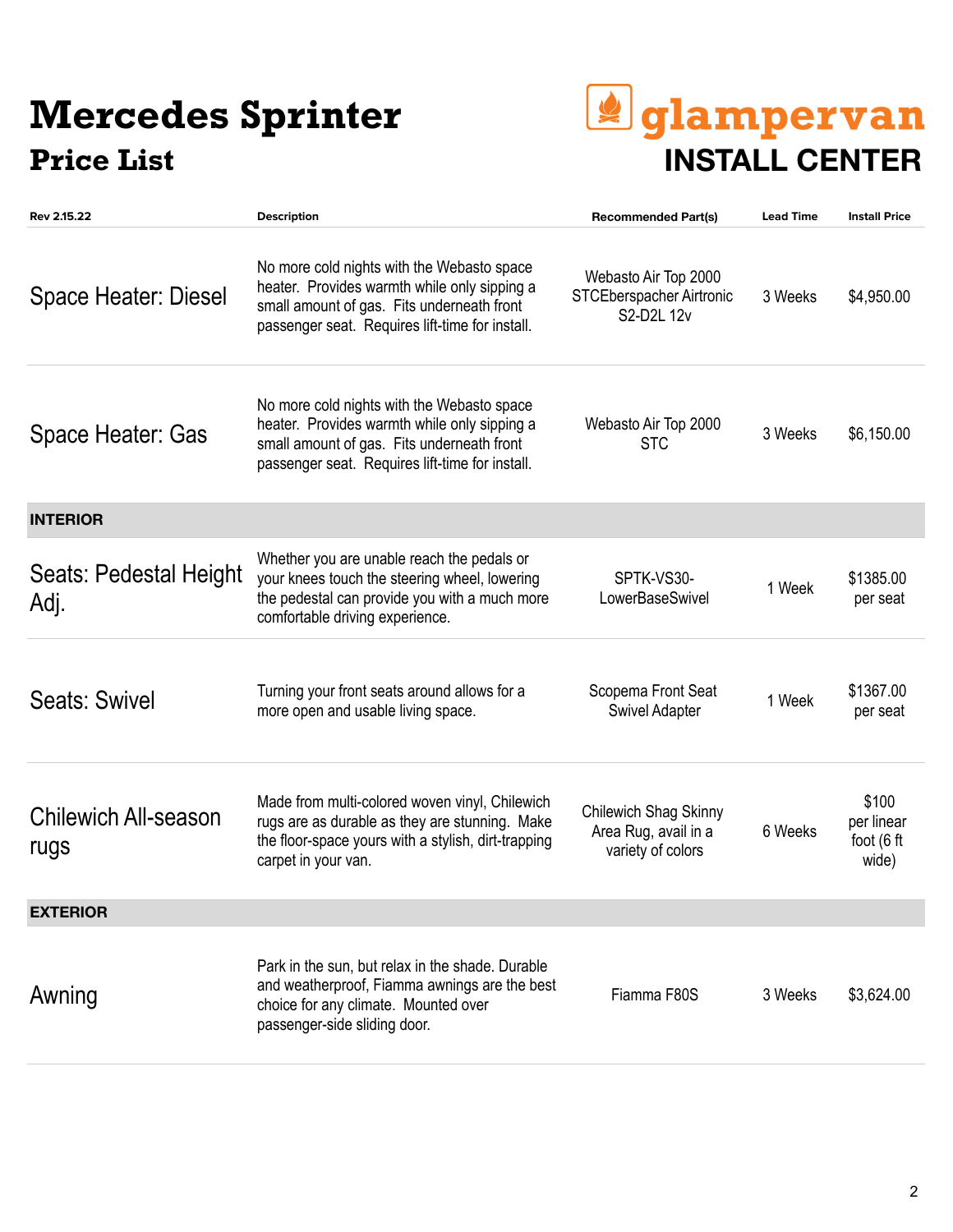## **Mercedes Sprinter**



| Rev 2.15.22                                      | <b>Description</b>                                                                                                                                                                                                                                                                                                                                                                                                                                                                                 | <b>Recommended Part(s)</b>    | <b>Lead Time</b> | <b>Install Price</b> |
|--------------------------------------------------|----------------------------------------------------------------------------------------------------------------------------------------------------------------------------------------------------------------------------------------------------------------------------------------------------------------------------------------------------------------------------------------------------------------------------------------------------------------------------------------------------|-------------------------------|------------------|----------------------|
| <b>Bull Bar</b>                                  | Take the world by the horns with a front-bumper<br>mounted bull bar. Protect your van from head-<br>on collisions with any kind obstacles. There are<br>many options out there, work with the<br>Glampervan team to determine which is best for<br>your build.                                                                                                                                                                                                                                     | Steelcraft 5200-Series        | 2 Weeks          | \$2,070.00<br>and up |
| Porch Lights                                     | 4x 2,200 lumen porch lights installed with<br>custom laser-cut brackets.                                                                                                                                                                                                                                                                                                                                                                                                                           | KC #328                       | 1 Week           | \$1,380.00           |
| Roof Rack & Ladder                               | Peer beyond the horizon from your personal<br>roof-nest, like adding a second story balcony or<br>watchtower to your van, a roof deck will become<br>your favorite setting for relaxation. Great for<br>mounting solar as well.                                                                                                                                                                                                                                                                    | Vantech H <sub>2</sub> Series | 4 Weeks          | \$5070.00<br>and up  |
| <b>Running Board: Driver</b><br>& Passenger-Side | Get up into your van safely while keeping your<br>interior clean. Sideboards are like stairs for your<br>build, getting in and out of your van will take<br>significantly less effort. Powder coated, durable<br>aluminum passenger and sliding door-side (7"<br>width x 100" length) and driver door (7" width x<br>36" length) with proud, open tracks to allow for<br>maximum traction and dirt-removal. Mounted<br>under driver-side cabin door and passenger-<br>side cabin and slider doors. | Luverne Grip Step<br>#415100  | 2 Weeks          | \$1,600.00           |
| Running Board: Rear                              | Get up into your van safely while keeping your<br>interior clean. Sideboards are like stairs for your<br>build, getting in and out of your van will take<br>significantly less effort. Powder coated, durable<br>aluminum rear running board (7" width x 54"<br>length) with proud, open tracks to allow for<br>maximum traction and dirt-removal. Mounted<br>under rear doors.                                                                                                                    | Luverne Grip Step<br>#415254  | 2 Weeks          | \$800.00             |